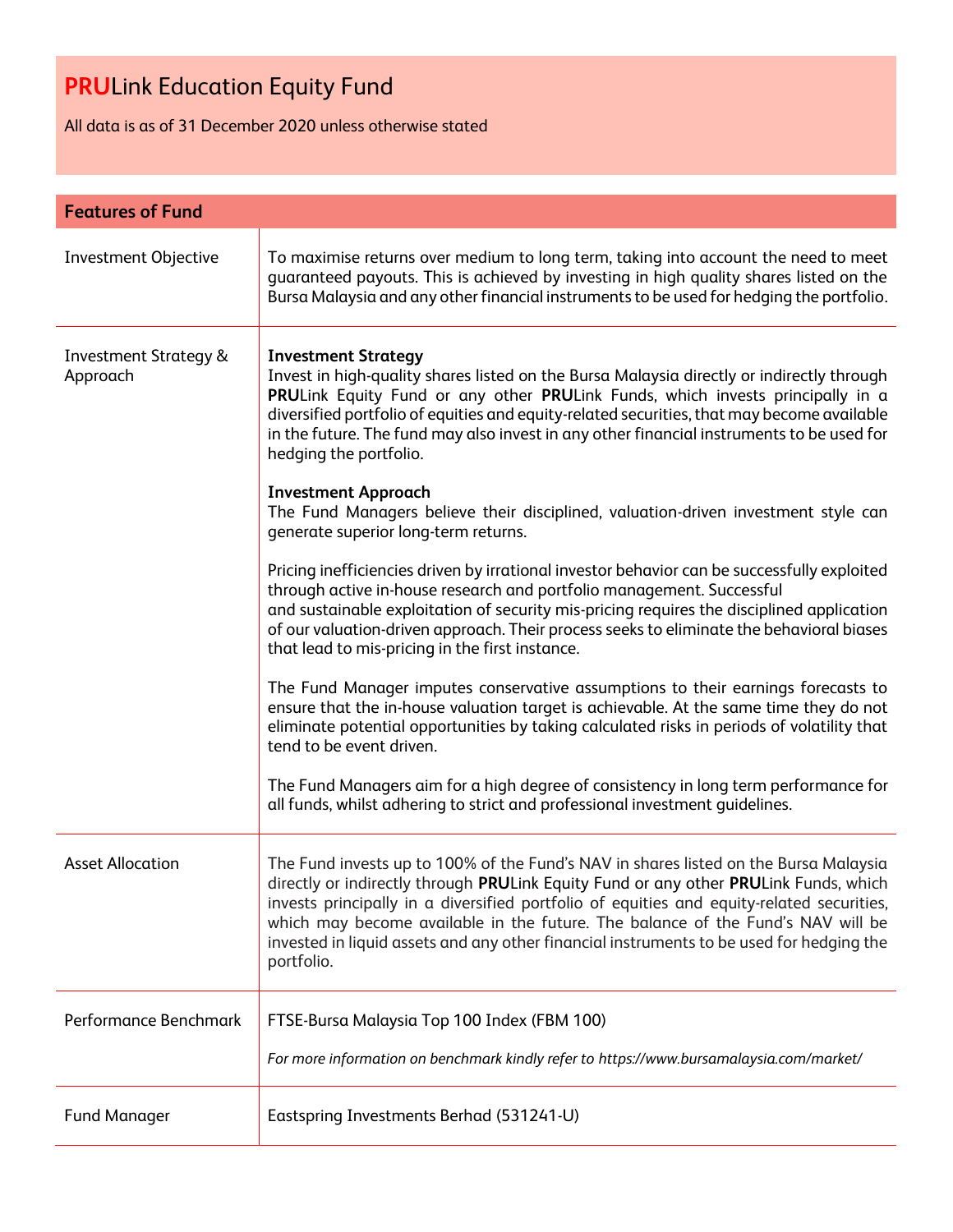All data is as of 31 December 2020 unless otherwise stated

| <b>Fees &amp; Charges</b>                                       |               |  |
|-----------------------------------------------------------------|---------------|--|
| <b>Fund Management Charge</b>                                   | $1.50\%$ p.a. |  |
| Other Charge, if any                                            | Nil           |  |
| * Fund is only available if policyholder purchases PRUEdusaver. |               |  |

### **Fund Performance**





**Notice: The graphs are included for illustrative purposes only. Past performance of the fund is not an indication of its future performance**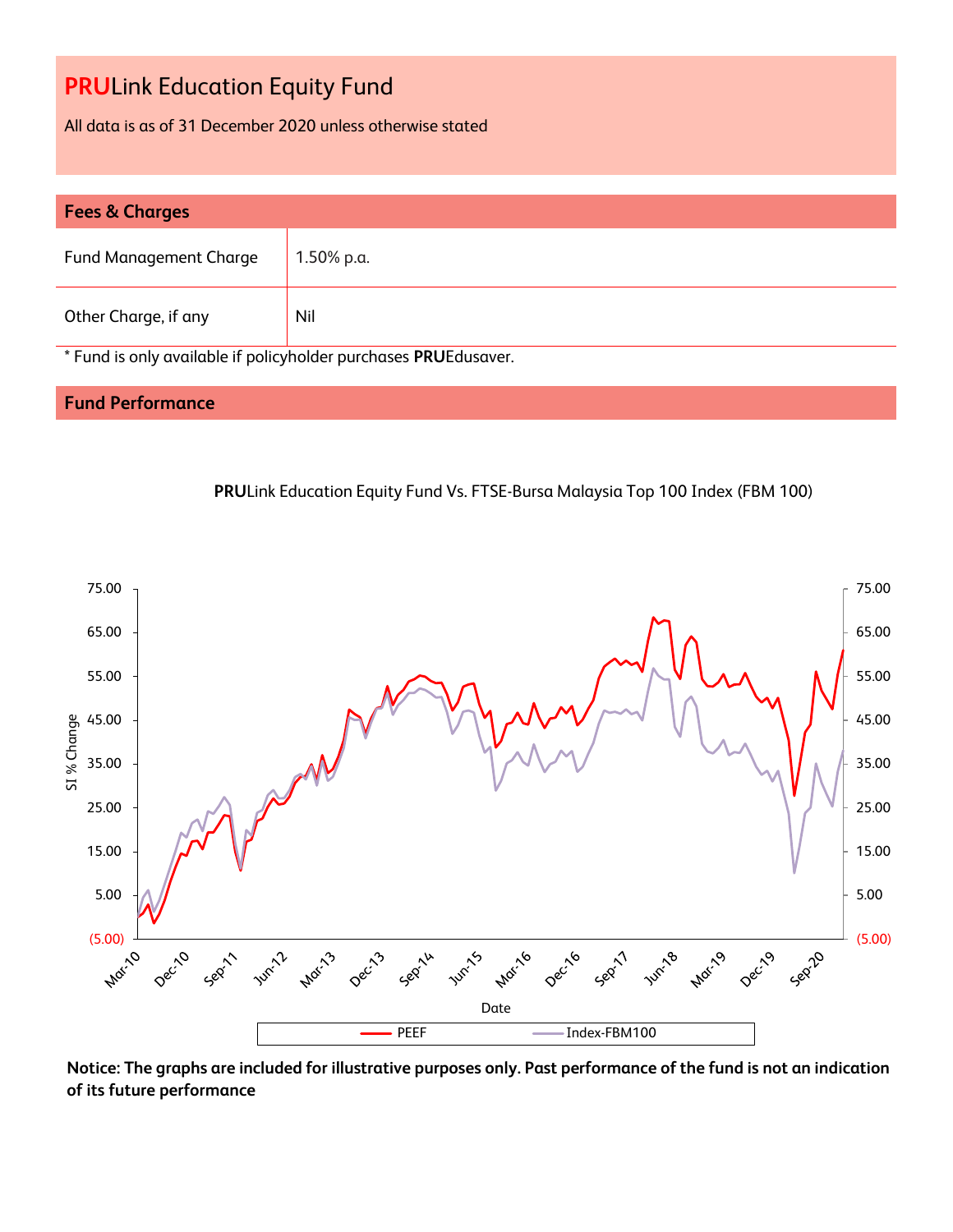All data is as of 31 December 2020 unless otherwise stated

| Year | <b>Actual Performance</b><br><b>PRULink Education Equity Fund</b> | <b>Benchmark</b><br><b>FTSE-Bursa Malaysia Top 100 Index (FBM</b><br>100) |
|------|-------------------------------------------------------------------|---------------------------------------------------------------------------|
| 2011 | 3.98%                                                             | 1.94%                                                                     |
| 2012 | 12.33%                                                            | 9.60%                                                                     |
| 2013 | 11.54%                                                            | 11.39%                                                                    |
| 2014 | $-3.70%$                                                          | $-6.17%$                                                                  |
| 2015 | $-0.29%$                                                          | $-2.89%$                                                                  |
| 2016 | $-1.11%$                                                          | $-2.45%$                                                                  |
| 2017 | 12.33%                                                            | 12.74%                                                                    |
| 2018 | $-6.33%$                                                          | $-9.28%$                                                                  |
| 2019 | $-1.67%$                                                          | $-2.88%$                                                                  |
| 2020 | 7.25%                                                             | 3.48%                                                                     |

\*Fund Performance is from fund launch date until year end of the same year (non-annualised return).

*Sources: Lipper IM and Bloomberg, 31 December 2020*

Notice: Past performance is not an indication of its future performance. This is strictly the performance of the investment/underlying funds, and not the returns earned on the actual premiums paid of the investment-linked insurance product.

Basis of calculation of past performance:

$$
= \left(\frac{Net\ Asset\ Value\ for\ Year\ n}{Net\ Asset\ Value\ for\ Year\ n-1} - 1\right)\%
$$

### **Investment Risks**

**Please refer to the Appendix for the detailed Investment Risks listing below by order of importance:**

- (A) Market Risk
- (B) Stock Risk
- (C) Liquidity Risk
- (D) Interest Rate Risk
- (E) Country Risk
- (F) Risk of Non-Compliance
- (G) Concentration Risk
- (H) Management Company Risk
- (I) Inflation Risk
- (J) Investment Managers' Risk